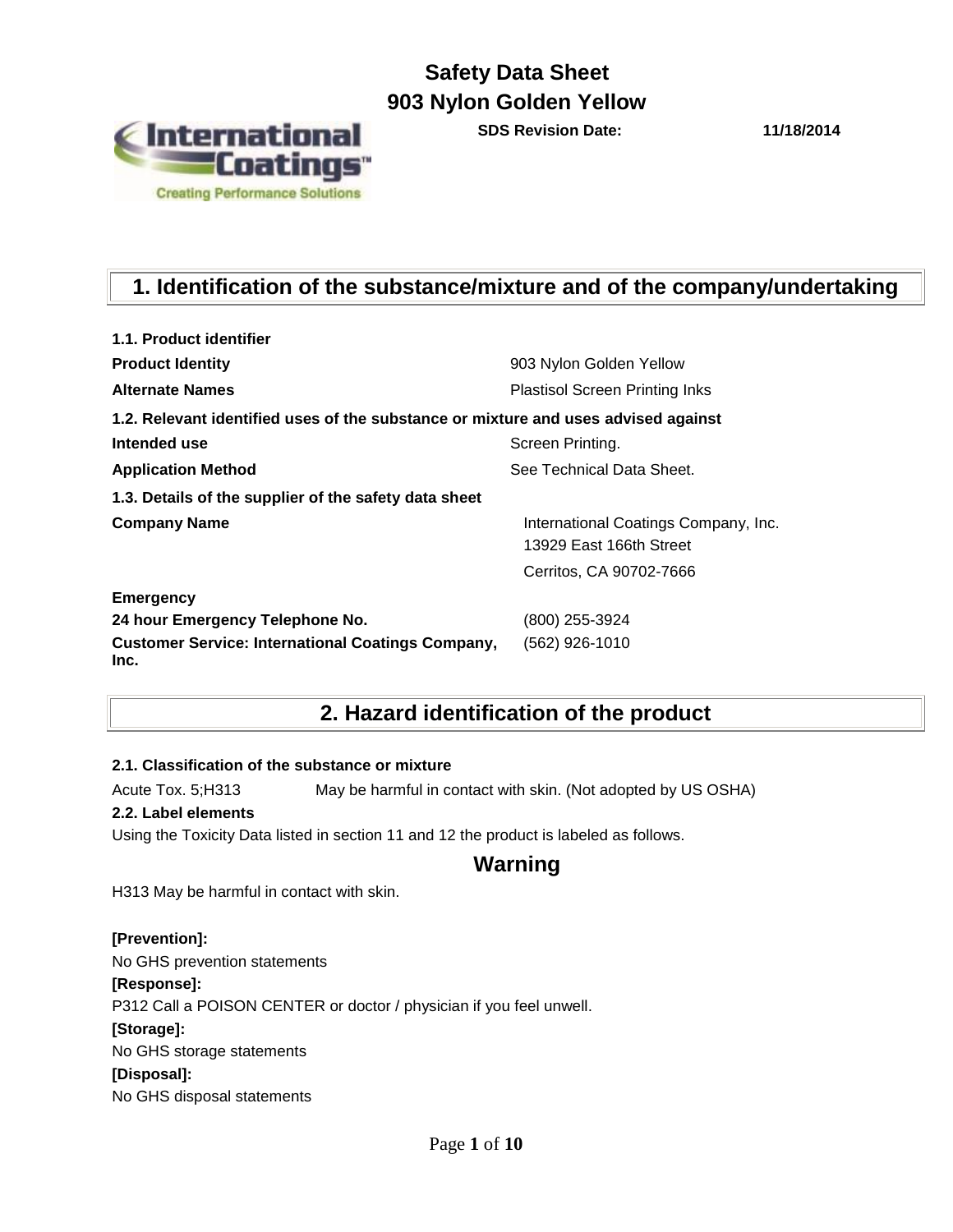

**SDS Revision Date: 11/18/2014**

## **3. Composition/information on ingredients**

This product contains the following substances that present a hazard within the meaning of the relevant State and Federal Hazardous Substances regulations.

| <b>Ingredient/Chemical Designations</b>                                          | Weight %    | <b>GHS Classification</b> | <b>Notes</b> |
|----------------------------------------------------------------------------------|-------------|---------------------------|--------------|
| <b>Alkylsulfonic Acid Ester of Phenol</b><br><b>CAS Number: Proprietary</b>      | $ 25 - 50 $ | Acute Tox. 4:H312         | [1]          |
| PVC (Chloroethylene, polymer)<br><b>CAS Number: Proprietary</b>                  | $ 25 - 50 $ |                           | $\vert$ [1]  |
| Polyvinyl Chloride/Polyvinyl Acetate Copolymer<br><b>CAS Number: Proprietary</b> | 10 - 25     |                           | $\vert$ [1]  |
| Pigment yellow 83<br>CAS Number: 0005567-15-7                                    | $1.0 - 10$  |                           | $\vert$ [1]  |
| Titanium dioxide<br>CAS Number: 0013463-67-7                                     | $1.0 - 10$  |                           | [1][2]       |
| Amorphous fumed silica<br>CAS Number: 0112945-52-5                               | $1.0 - 10$  |                           | [1]          |

[1] Substance classified with a health or environmental hazard.

[2] Substance with a workplace exposure limit.

[3] PBT-substance or vPvB-substance.

\*The full texts of the phrases are shown in Section 16.

## **4. First aid measures**

#### **4.1. Description of first aid measures**

| <b>General</b>    | In all cases of doubt, or when symptoms persist, seek medical attention.<br>Never give anything by mouth to an unconscious person.                                                                                                        |
|-------------------|-------------------------------------------------------------------------------------------------------------------------------------------------------------------------------------------------------------------------------------------|
| <b>Inhalation</b> | Remove to fresh air, keep patient warm and at rest. If breathing is irregular or stopped, give<br>artificial respiration. If unconscious place in the recovery position and obtain immediate<br>medical attention. Give nothing by mouth. |
| <b>Eyes</b>       | Irrigate copiously with clean water for at least 15 minutes, holding the eyelids apart and<br>seek medical attention.                                                                                                                     |
| <b>Skin</b>       | Remove contaminated clothing. Wash skin thoroughly with soap and water or use a<br>recognized skin cleanser.                                                                                                                              |
| Ingestion         | If the person is conscious, induce vomiting immediately by giving 2 glasses of water and<br>pressing finger down the throat. Repeat until vomit is clear, then give milk. Contact a<br>physician immediately.                             |
|                   | 4.2. Most important symptoms and effects, both acute and delayed                                                                                                                                                                          |
| Overview          | Exposure to solvent vapor concentrations from the component solvents in excess of the                                                                                                                                                     |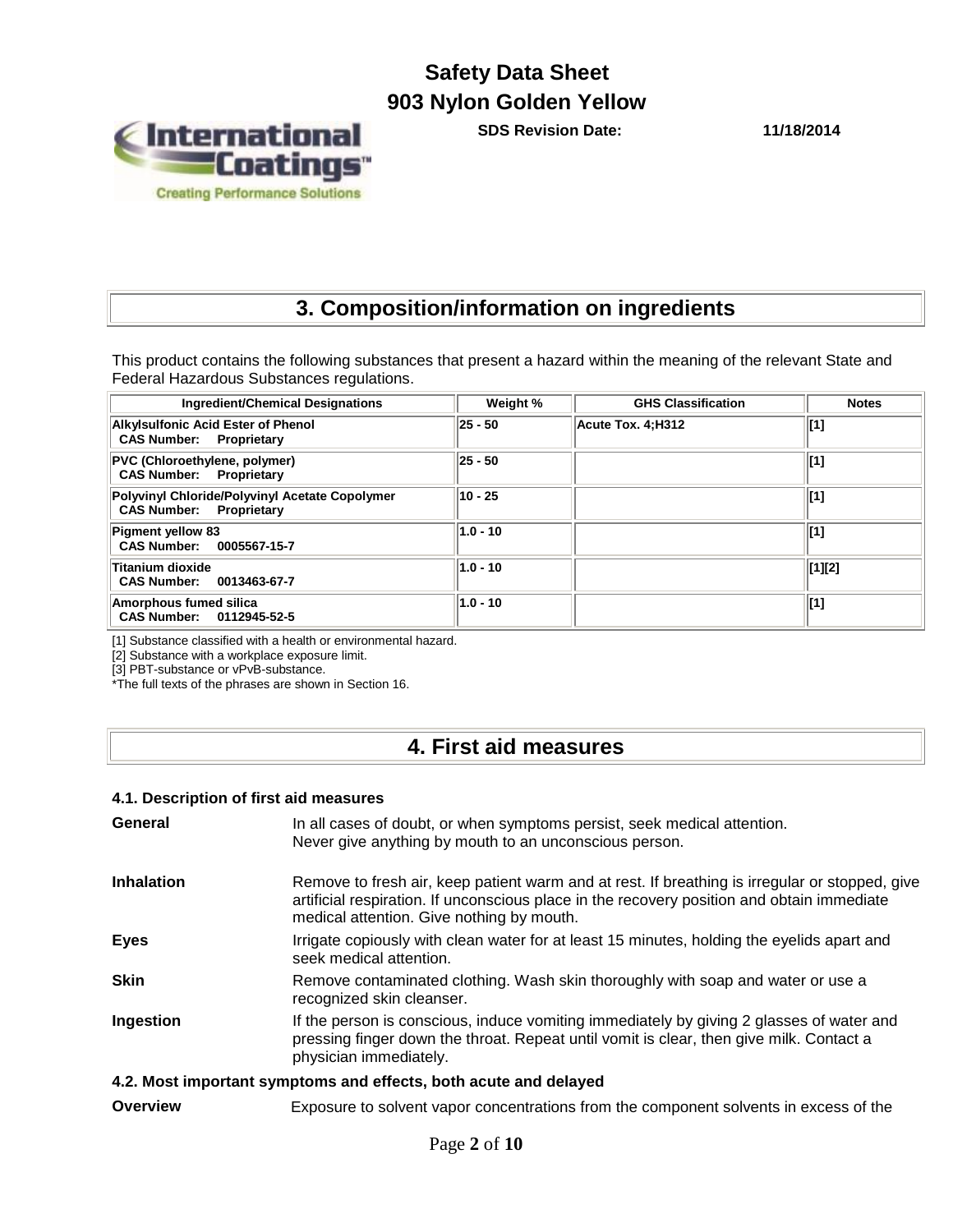**SDS Revision Date: 11/18/2014**



stated occupational exposure limits may result in adverse health effects such as mucous membrane and respiratory system irritation and adverse effects on the kidneys, liver and central nervous system. Symptoms include headache, nausea, dizziness, fatigue, muscular weakness, drowsiness and in extreme cases, loss of consciousness.

Repeated or prolonged contact with the preparation may cause removal of natural fat from the skin resulting in dryness, irritation and possible non-allergic contact dermatitis. Solvents may also be absorbed through the skin. Splashes of liquid in the eyes may cause irritation and soreness with possible reversible damage. See section 2 for further details.

**Skin** May be harmful in contact with skin. (Not adopted by US OSHA)

## **5. Fire-fighting measures**

#### **5.1. Extinguishing media**

Recommended extinguishing media; alcohol resistant foam, CO<sub>2</sub>, powder, water spray. Do not use; water jet.

#### **5.2. Special hazards arising from the substance or mixture**

Hazardous decomposition: Hydrogen chloride (if heated), carbon monoxide and carbon dioxide.

Do not breathe mist / vapors / spray.

#### **5.3. Advice for fire-fighters**

In the event of fire, wear full protective clothing and NIOSH Approved Self-contained breathing apparatus with full face piece operated in the pressure demand or other positive pressure mode. Move container from fire area if it can be done without risk. Use water to keep fire exposed containers cool and disperse vapors.

#### **ERG Guide No.**

### **6. Accidental release measures**

#### **6.1. Personal precautions, protective equipment and emergency procedures**

Wear protective equipment as listed in Section 8 during clean up operations.

#### **6.2. Environmental precautions**

Do not allow spills to enter drains or waterways.

Use good personal hygiene practices. Wash hands before eating, drinking, smoking or using toilet. Promptly remove soiled clothing and wash thoroughly before reuse.

#### **6.3. Methods and material for containment and cleaning up**

Ventilate the area and avoid breathing vapors. Take the personal protective measures listed in section 8.

Contain and absorb spillage with non-combustible materials e.g. sand, earth, vermiculite. Place in closed containers outside buildings and dispose of according to the Waste Regulations. (See section 13).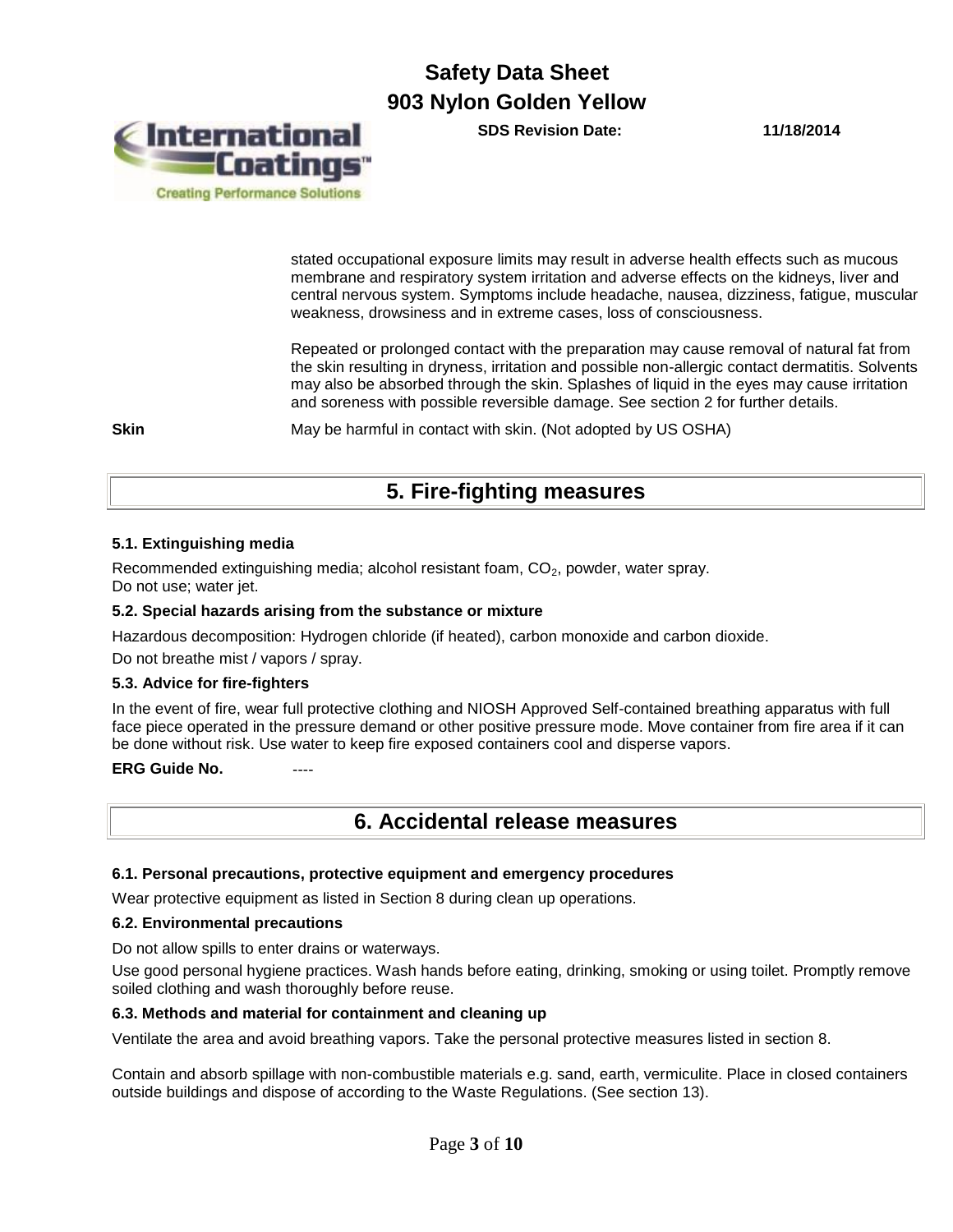

**SDS Revision Date: 11/18/2014**

Clean, preferably with a detergent. Do not use solvents.

Do not allow spills to enter drains or watercourses.

If drains, sewers, streams or lakes are contaminated, inform the local water company immediately. In the case of contamination of rivers, streams or lakes the Environmental Protection Agency should also be informed.

## **7. Handling and storage**

#### **7.1. Precautions for safe handling**

See section 2 for further details. - [Prevention]:

#### **7.2. Conditions for safe storage, including any incompatibilities**

Handle containers carefully to prevent damage and spillage.

Store in cool dry place. Elevated temperatures thicken product and shorten useful life.

Incompatible materials: Composition: Avoid contact with strong acids, alkali or oxidizing agents.

See section 2 for further details. - [Storage]:

#### **7.3. Specific end use(s)**

No data available.

## **8. Exposure controls and personal protection**

#### **8.1. Control parameters**

| <b>Exposure</b>                  |                                    |               |                                |  |
|----------------------------------|------------------------------------|---------------|--------------------------------|--|
| CAS No.                          | Ingredient                         | <b>Source</b> | Value                          |  |
| 0005567-15-7                     | Pigment yellow 83                  | <b>OSHA</b>   | No Established Limit           |  |
|                                  |                                    | <b>ACGIH</b>  | No Established Limit           |  |
|                                  |                                    | <b>NIOSH</b>  | <b>No Established Limit</b>    |  |
|                                  |                                    | Supplier      | No Established Limit           |  |
| 0013463-67-7<br>Titanium dioxide |                                    | <b>OSHA</b>   | TWA 15 mg/m3                   |  |
|                                  |                                    | ACGIH         | TWA: 10 mg/m32B, Revised 2006, |  |
|                                  |                                    | <b>NIOSH</b>  | Footnote ca                    |  |
|                                  |                                    | Supplier      | No Established Limit           |  |
| 0112945-52-5                     | Amorphous fumed silica             | <b>OSHA</b>   | No Established Limit           |  |
|                                  |                                    | ACGIH         | No Established Limit           |  |
|                                  |                                    | <b>NIOSH</b>  | No Established Limit           |  |
|                                  |                                    | Supplier      | No Established Limit           |  |
| Proprietary                      | Alkylsulfonic Acid Ester of Phenol | <b>OSHA</b>   | No Established Limit           |  |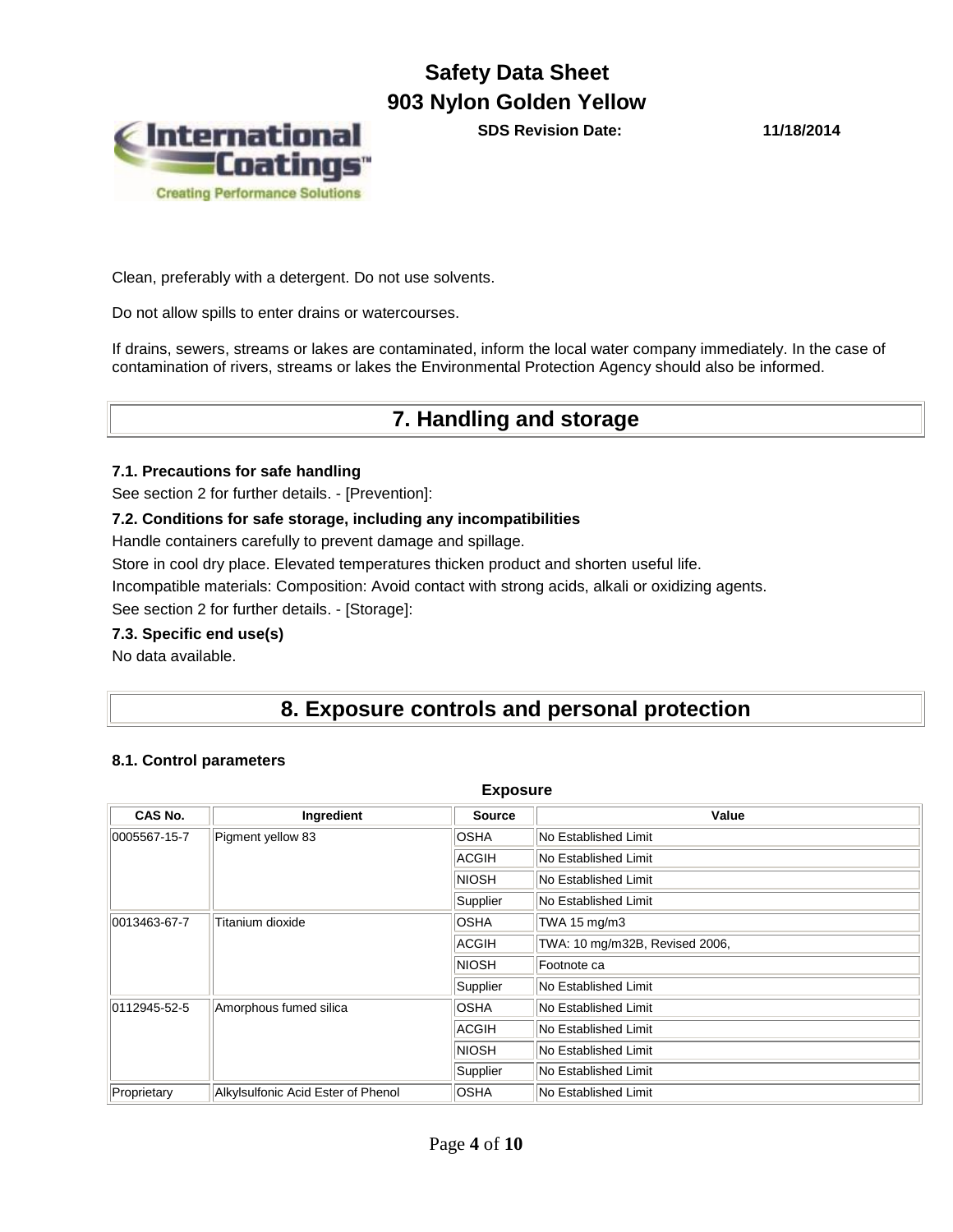

**SDS Revision Date: 11/18/2014**

|             | ACGIH                                | No Established Limit |                      |
|-------------|--------------------------------------|----------------------|----------------------|
|             |                                      | <b>NIOSH</b>         | No Established Limit |
|             |                                      | Supplier             | No Established Limit |
| Proprietary | Polyvinyl Chloride/Polyvinyl Acetate | <b>OSHA</b>          | No Established Limit |
| Copolymer   | ACGIH                                | No Established Limit |                      |
|             | <b>NIOSH</b>                         | No Established Limit |                      |
|             | Supplier                             | No Established Limit |                      |
| Proprietary | PVC (Chloroethylene, polymer)        | <b>OSHA</b>          | No Established Limit |
|             | ACGIH                                | No Established Limit |                      |
|             |                                      | <b>NIOSH</b>         | No Established Limit |
|             |                                      | Supplier             | No Established Limit |

#### **Carcinogen Data**

| CAS No.      | Ingredient                         | Source      | Value                                                               |  |  |  |  |
|--------------|------------------------------------|-------------|---------------------------------------------------------------------|--|--|--|--|
| 0005567-15-7 | Pigment yellow 83                  | OSHA        | Select Carcinogen: No                                               |  |  |  |  |
|              |                                    | <b>NTP</b>  | Known: No; Suspected: No                                            |  |  |  |  |
|              |                                    | <b>IARC</b> | Group 1: No; Group 2a: No; Group 2b: No; Group 3: No; Group 4: No;  |  |  |  |  |
| 0013463-67-7 | Titanium dioxide                   | <b>OSHA</b> | Select Carcinogen: No                                               |  |  |  |  |
|              |                                    | NTP         | Known: No; Suspected: No                                            |  |  |  |  |
|              |                                    | <b>IARC</b> | Group 1: No; Group 2a: No; Group 2b: Yes; Group 3: No; Group 4: No; |  |  |  |  |
| 0112945-52-5 | Amorphous fumed silica             | <b>OSHA</b> | Select Carcinogen: No                                               |  |  |  |  |
|              |                                    | <b>NTP</b>  | Known: No; Suspected: No                                            |  |  |  |  |
|              |                                    | <b>IARC</b> | Group 1: No; Group 2a: No; Group 2b: No; Group 3: No; Group 4: No;  |  |  |  |  |
| Proprietary  | Alkylsulfonic Acid Ester of Phenol | <b>OSHA</b> | Select Carcinogen: No                                               |  |  |  |  |
|              |                                    | <b>NTP</b>  | Known: No; Suspected: No                                            |  |  |  |  |
|              |                                    | <b>IARC</b> | Group 1: No; Group 2a: No; Group 2b: No; Group 3: No; Group 4: No;  |  |  |  |  |
| Proprietary  | Polyvinyl Chloride/Polyvinyl       | <b>OSHA</b> | Select Carcinogen: No                                               |  |  |  |  |
|              | Acetate Copolymer                  | <b>NTP</b>  | Known: No; Suspected: No                                            |  |  |  |  |
|              |                                    | <b>IARC</b> | Group 1: No; Group 2a: No; Group 2b: No; Group 3: No; Group 4: No;  |  |  |  |  |
| Proprietary  | PVC (Chloroethylene, polymer)      | <b>OSHA</b> | Select Carcinogen: No                                               |  |  |  |  |
|              |                                    | NTP         | Known: No; Suspected: No                                            |  |  |  |  |
|              |                                    | <b>IARC</b> | Group 1: No; Group 2a: No; Group 2b: No; Group 3: No; Group 4: No;  |  |  |  |  |

### **8.2. Exposure controls**

| <b>Respiratory</b>          | Not Required                                                                                                |
|-----------------------------|-------------------------------------------------------------------------------------------------------------|
| Eyes                        | Wear safety eyewear, e.g. safety spectacles, goggles or visors to protect against the<br>splash of liquids. |
| <b>Skin</b>                 | Neoprene gloves are recommended.                                                                            |
| <b>Engineering Controls</b> | Provide adequate ventilation. Where reasonably practicable this should be achieved by the                   |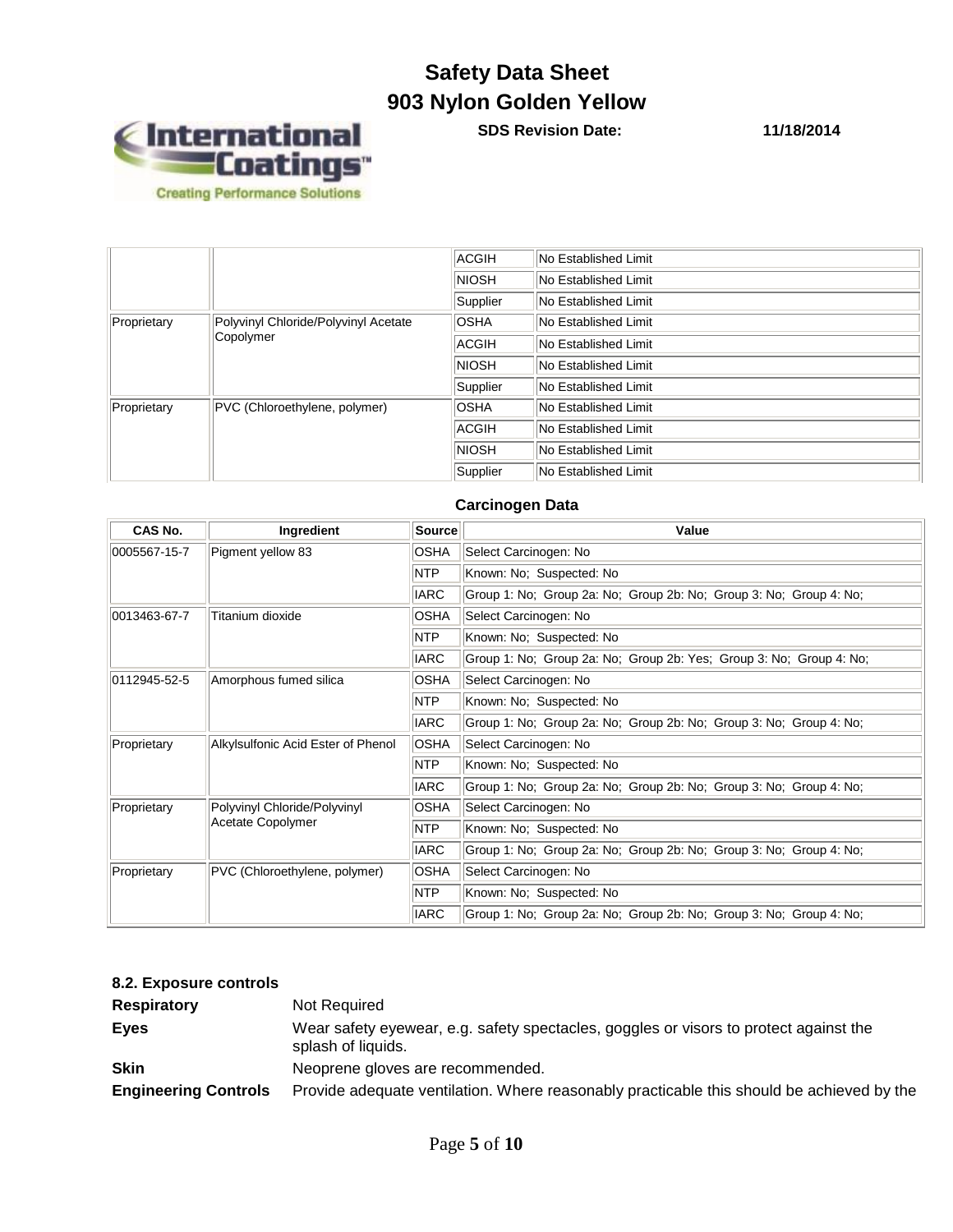**SDS Revision Date: 11/18/2014**



use of local exhaust ventilation and good general extraction. If these are not sufficient to maintain concentrations of particulates and any vapor below occupational exposure limits suitable respiratory protection must be worn.

**Other Work Practices** Use good personal hygiene practices. Wash hands before eating, drinking, smoking or using toilet. Promptly remove soiled clothing and wash thoroughly before reuse.

See section 2 for further details. - [Prevention]:

## **9. Physical and chemical properties**

| Appearance                                      | Smooth thick Liquid                        |
|-------------------------------------------------|--------------------------------------------|
| Odor                                            | Faint                                      |
| <b>Odor threshold</b>                           | Not Measured                               |
| рH                                              | Not Measured                               |
| Melting point / freezing point                  | Not Measured                               |
| Initial boiling point and boiling range         | >420 F @5mmhg                              |
| <b>Flash Point</b>                              | >400 F C.O.C.                              |
| Evaporation rate (Ether = $1$ )                 | 1 >                                        |
| <b>Flammability (solid, gas)</b>                | Not Applicable                             |
| Upper/lower flammability or explosive limits    | Lower Explosive Limit: Not Measured        |
|                                                 | <b>Upper Explosive Limit: Not Measured</b> |
| Vapor pressure (Pa)                             | Not Measured                               |
| <b>Vapor Density</b>                            | > 1 (Air=1)                                |
| <b>Specific Gravity</b>                         | 1.20-1.30                                  |
| <b>Solubility in Water</b>                      | Insoluble                                  |
| Partition coefficient n-octanol/water (Log Kow) | Not Measured                               |
| <b>Auto-ignition temperature</b>                | Not Measured                               |
| <b>Decomposition temperature</b>                | Not Measured                               |
| <b>Viscosity (cSt)</b>                          | Not Measured                               |
| VOC %                                           | $< 0.1$ lb/gallon                          |
| % Volatile                                      | < 1                                        |
| 9.2. Other information                          |                                            |
| No other relevant information.                  |                                            |
|                                                 |                                            |

## **10. Stability and reactivity**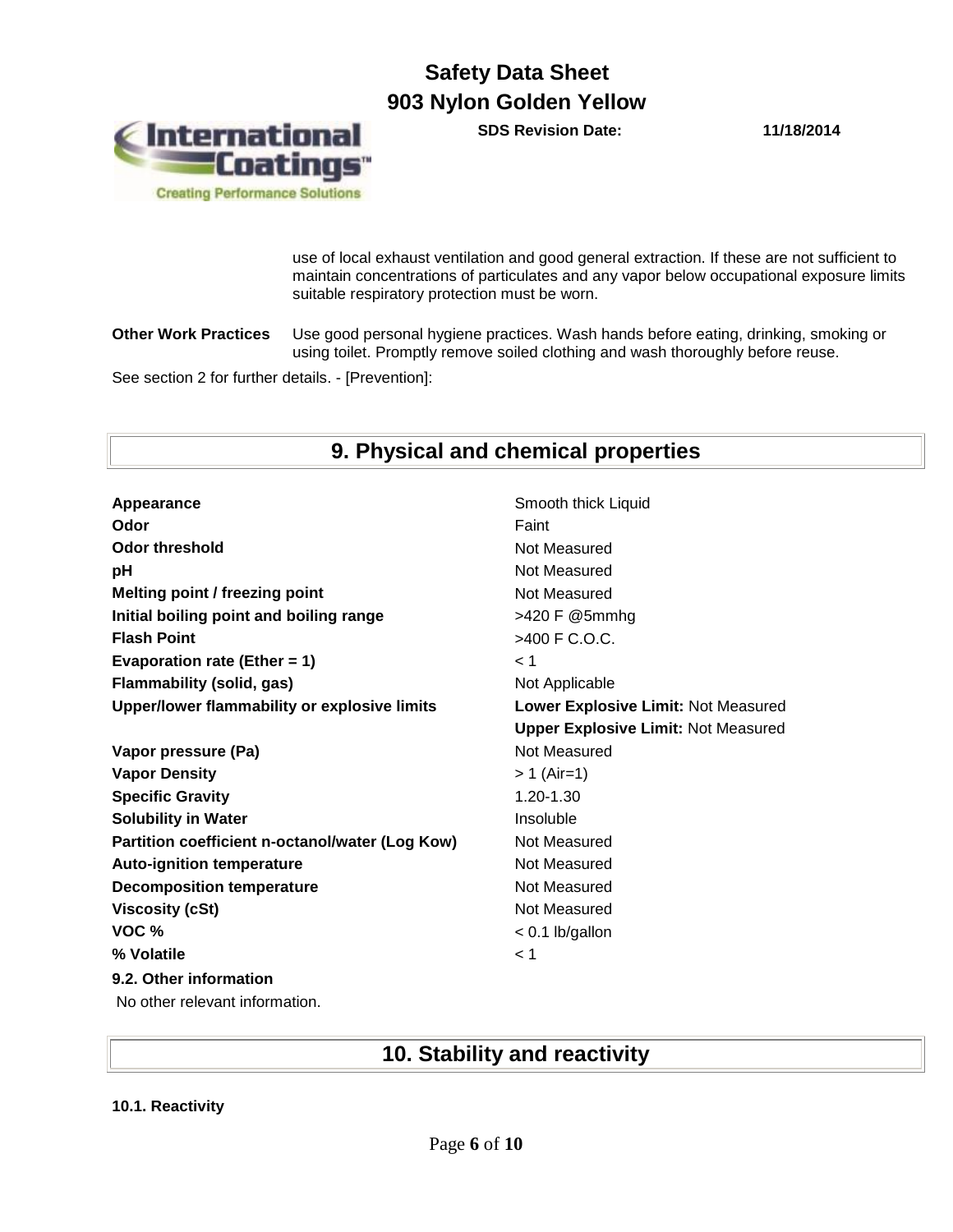

**SDS Revision Date: 11/18/2014**

Hazardous Polymerization will not occur. **10.2. Chemical stability** Stable under normal circumstances. **10.3. Possibility of hazardous reactions** No data available. **10.4. Conditions to avoid**

Avoid exposure to heat and humidity.

#### **10.5. Incompatible materials**

Composition: Avoid contact with strong acids, alkali or oxidizing agents.

#### **10.6. Hazardous decomposition products**

Hydrogen chloride (if heated), carbon monoxide and carbon dioxide.

## **11. Toxicological information**

#### **Acute toxicity**

| Ingredient                                         | Oral LD50.<br>mg/kg                      | Skin LD50,<br>mg/kg                    | <b>Inhalation</b><br>Vapor LD50,<br>mg/L/4hr | <b>Inhalation</b><br>Dust/Mist LD50.<br>mg/L/4hr | <b>Inhalation</b><br>Gas LD50.<br>ppm |
|----------------------------------------------------|------------------------------------------|----------------------------------------|----------------------------------------------|--------------------------------------------------|---------------------------------------|
| Alkylsulfonic Acid Ester of Phenol - (Proprietary) | $> 5,000.00$ , Rat<br>- Category:<br>NA. | $> 1.000$ . Rat -<br>Category: 4       | No data<br>available                         | No data<br>available                             | No data<br>available                  |
| Polyvinyl Chloride/Polyvinyl Acetate Copolymer -   | No data                                  | No data                                | No data                                      | No data                                          | No data                               |
| (Proprietary)                                      | available                                | available                              | available                                    | available                                        | available                             |
| PVC (Chloroethylene, polymer) - (Proprietary)      | No data                                  | No data                                | No data                                      | No data                                          | No data                               |
|                                                    | available                                | available                              | available                                    | available                                        | available                             |
| Pigment yellow 83 - (5567-15-7)                    | 5,000.00, Rat -                          | No data                                | No data                                      | No data                                          | No data                               |
|                                                    | Category: 5                              | available                              | available                                    | available                                        | available                             |
| Titanium dioxide - (13463-67-7)                    | 10,000.00, Rat -<br>Category: NA         | 10.000.00.<br>Rabbit -<br>Category: NA | No data<br>available                         | 6.82, Rat -<br>Category: NA                      | No data<br>available                  |
| Amorphous fumed silica - (112945-52-5)             | 3,160.00, Rat -                          | No data                                | No data                                      | No data                                          | No data                               |
|                                                    | Category: 5                              | available                              | available                                    | available                                        | available                             |

Note: When no route specific LD50 data is available for an acute toxin, the converted acute toxicity point estimate was used in the calculation of the product's ATE (Acute Toxicity Estimate).

| <b>Classification</b> | Category | Hazard Description |
|-----------------------|----------|--------------------|
| Acute toxicity (oral) | $---$    | Applicable<br>∣Not |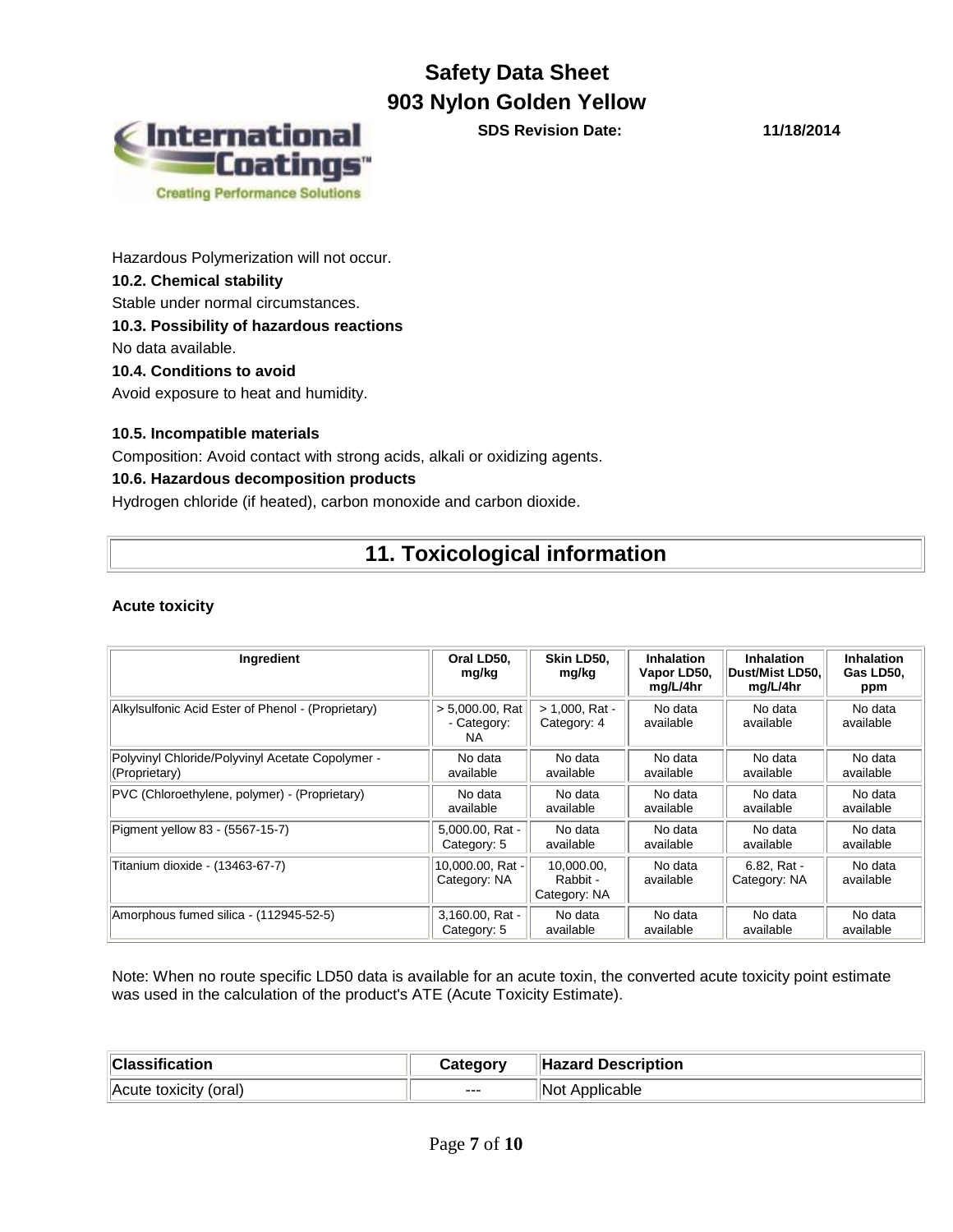

**SDS Revision Date: 11/18/2014**

| Acute toxicity (dermal)       | 5   | May be harmful in contact with skin. (Not adopted by<br>US OSHA) |
|-------------------------------|-----|------------------------------------------------------------------|
| Acute toxicity (inhalation)   |     | Not Applicable                                                   |
| Skin corrosion/irritation     |     | Not Applicable                                                   |
| Serious eye damage/irritation |     | Not Applicable                                                   |
| Respiratory sensitization     | --- | Not Applicable                                                   |
| Skin sensitization            |     | Not Applicable                                                   |
| Germ cell mutagenicity        | --- | Not Applicable                                                   |
| Carcinogenicity               |     | Not Applicable                                                   |
| Reproductive toxicity         |     | Not Applicable                                                   |
| STOT-single exposure          |     | Not Applicable                                                   |
| STOT-repeated exposure        |     | Not Applicable                                                   |
| Aspiration hazard             |     | Not Applicable                                                   |

## **12. Ecological information**

#### **12.1. Toxicity**

No additional information provided for this product. See Section 3 for chemical specific data. **Aquatic Ecotoxicity**

| Ingredient                                                        | 96 hr LC50 fish,<br>mg/l           | 48 hr EC50 crustacea,<br>mg/l | ErC50 algae,<br>mg/l                             |
|-------------------------------------------------------------------|------------------------------------|-------------------------------|--------------------------------------------------|
| Alkylsulfonic Acid Ester of Phenol - (Proprietary)                | Not Available                      | Not Available                 | Not Available                                    |
| Polyvinyl Chloride/Polyvinyl Acetate Copolymer -<br>(Proprietary) | Not Available                      | Not Available                 | Not Available                                    |
| PVC (Chloroethylene, polymer) - (Proprietary)                     | Not Available                      | Not Available                 | Not Available                                    |
| Pigment yellow 83 - (5567-15-7)                                   | 18.00, Oncorhynchus<br>mykiss      | Not Available                 | Not Available                                    |
| Titanium dioxide - (13463-67-7)                                   | 1,000.00, Fundulus<br>heteroclitus | 5.50, Daphnia magna           | 5.83 (72 hr), Pseudokirchneriella<br>subcapitata |
| Amorphous fumed silica - (112945-52-5)                            | Not Available                      | Not Available                 | Not Available                                    |

#### **12.2. Persistence and degradability**

There is no data available on the preparation itself.

#### **12.3. Bioaccumulative potential**

Not Measured

**12.4. Mobility in soil**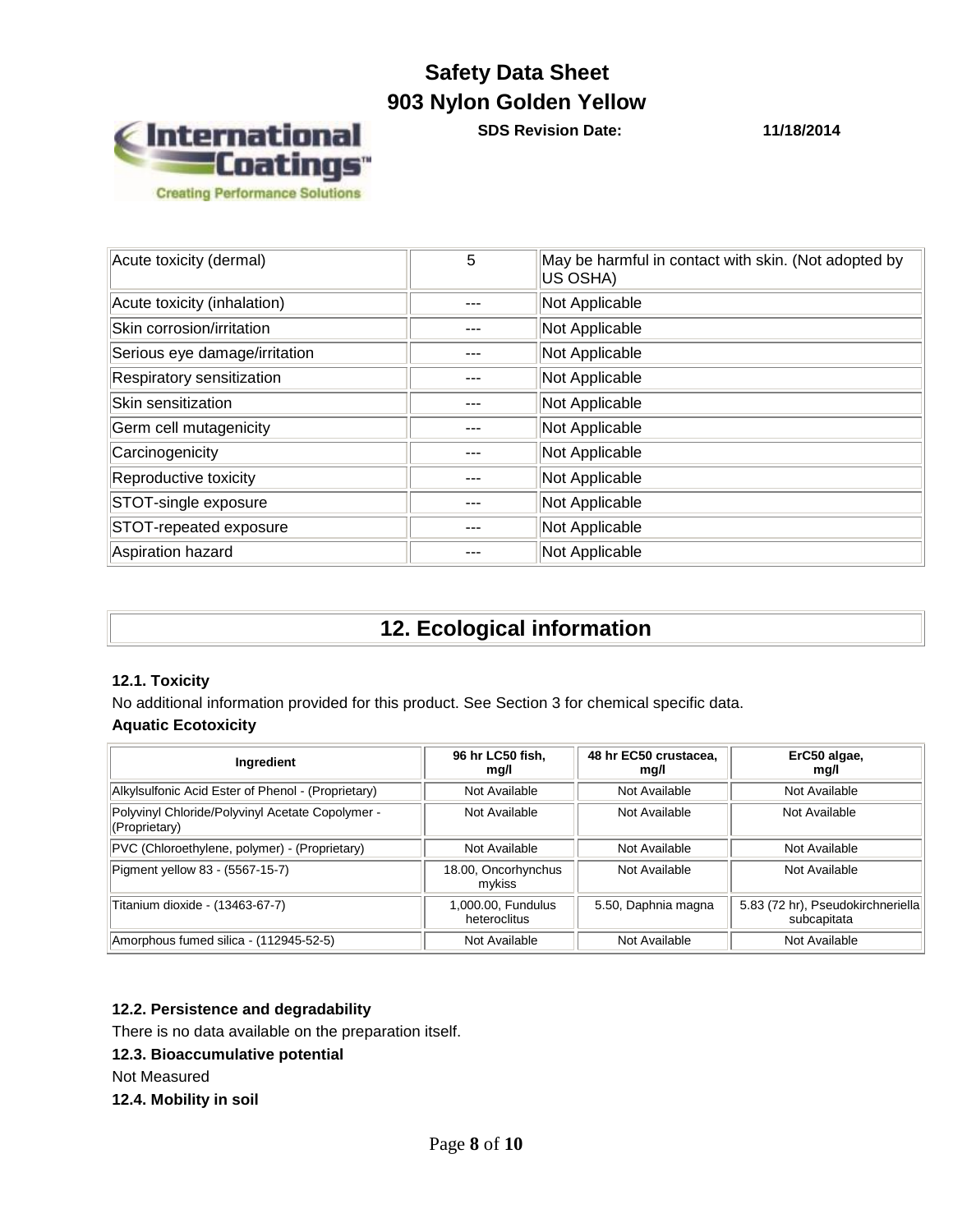

**SDS Revision Date: 11/18/2014**

No data available. **12.5. Results of PBT and vPvB assessment** This product contains no PBT/vPvB chemicals. **12.6. Other adverse effects** No data available.

## **13. Disposal considerations**

#### **13.1. Waste treatment methods**

Observe all federal, state and local regulations when disposing of this substance.

## **14. Transport information**

|                                     | <b>DOT (Domestic Surface)</b><br><b>Transportation)</b>      | <b>IMO / IMDG (Ocean</b><br><b>Transportation)</b>              | <b>ICAO/IATA</b>                 |
|-------------------------------------|--------------------------------------------------------------|-----------------------------------------------------------------|----------------------------------|
| 14.1. UN number                     | Not Applicable                                               |                                                                 |                                  |
| 14.2. UN proper shipping<br>name    | Not Regulated                                                | Not Regulated                                                   | Not Regulated                    |
| 14.3. Transport hazard<br>class(es) | <b>DOT Hazard Class: Not</b><br>Applicable<br>DOT Label: --- | <b>IMDG:</b> Not Applicable<br><b>Sub Class: Not Applicable</b> | <b>Air Class: Not Applicable</b> |
| 14.4. Packing group                 | Not Applicable                                               | Not Applicable                                                  | Not Applicable                   |
| 14.5. Environmental hazards         |                                                              |                                                                 |                                  |
| <b>IMDG</b>                         | Marine Pollutant: No                                         |                                                                 |                                  |
| 14.6. Special precautions for user  |                                                              |                                                                 |                                  |
|                                     | No further information                                       |                                                                 |                                  |

## **15. Regulatory information**

| <b>Regulatory Overview</b>                          | The regulatory data in Section 15 is not intended to be all-inclusive, only selected<br>regulations are represented. |  |  |
|-----------------------------------------------------|----------------------------------------------------------------------------------------------------------------------|--|--|
| <b>Toxic Substance</b><br><b>Control Act (TSCA)</b> | All components of this material are either listed or exempt from listing on the TSCA<br>Inventory.                   |  |  |
| <b>WHMIS Classification</b>                         | Not Regulated                                                                                                        |  |  |
| <b>US EPA Tier II Hazards</b>                       | <b>Fire: No</b>                                                                                                      |  |  |
| <b>Sudden Release of Pressure: No</b>               |                                                                                                                      |  |  |

**Reactive:** No